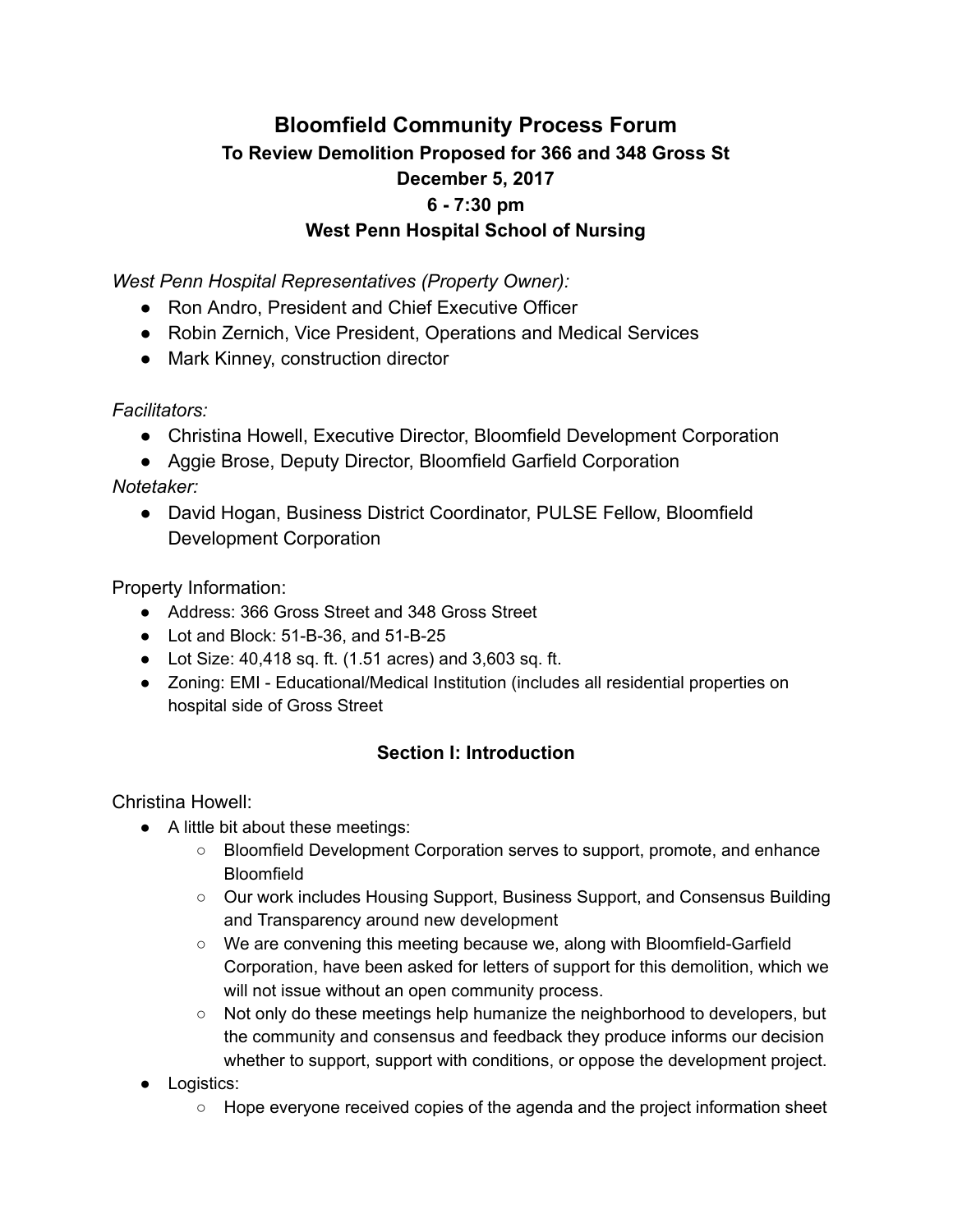- West Penn Representatives will present.
- Their presentation will be followed by a question and answer session.
- Finally, West Penn Representatives will leave the room, and the Facilitators will hold a conversation with attendees.
- We hope to adjourn by 7:45 pm.
- Please take note of the ground rules listed on the back of the agenda.
- o Thank you all for coming, and thank you Ron and Aggie for being here.

### Section II: Property Owner Presentation

### Ron Andro:

- Introduction:
	- $\circ$  Let me know if I should use the microphone with the echo in this room.
	- I'd like to introduce Robin Zernich, Vice President, Operations and Medical Services, who is involved in community affairs, and Mark Kinney, who manages much of our construction.
	- Thank you Christina and Aggie for hosting this meeting.
- Broader Context:
	- The City looks at the Mathilda-Gross St section as EMI--Educational/Medical Institution: that means that they expect hospital and medical care and educational activities, but also community issues such as parking that come from having such a large campus.
	- Every 10 years, we have to have a 10 year plan with a vision that looks as far as 25 years ahead.
	- $\circ$  The hospital is looking to expand, but is also mindful of the community, and is willing to work on some projects--like the lighting in Friendship Parklet--for the benefit of the community.
	- $\circ$  We know about some of the parking concerns in the neighborhood and have had meetings on that issue. The city has been involved in those meetings as well and is aware of the concerns regarding hospital visitors and staff parking in the neighborhood.
	- $\circ$  The discussion tonight will not relate much to the master plan, as we will be looking to hold meetings on that in January.
- Two properties on Gross St.:
	- Location:
		- Daly Building (366 Gross St.) near parking garage and Hospital power plant; fronts on Gross St and backs up to Corday Way:
			- vacant for a few months
		- House (348 Gross St. on other side of parking lot from Daly Building
			- vacant for years and years
			- Will also demolish garage at rear of house on Corday Way
	- Why demolish?
		- mold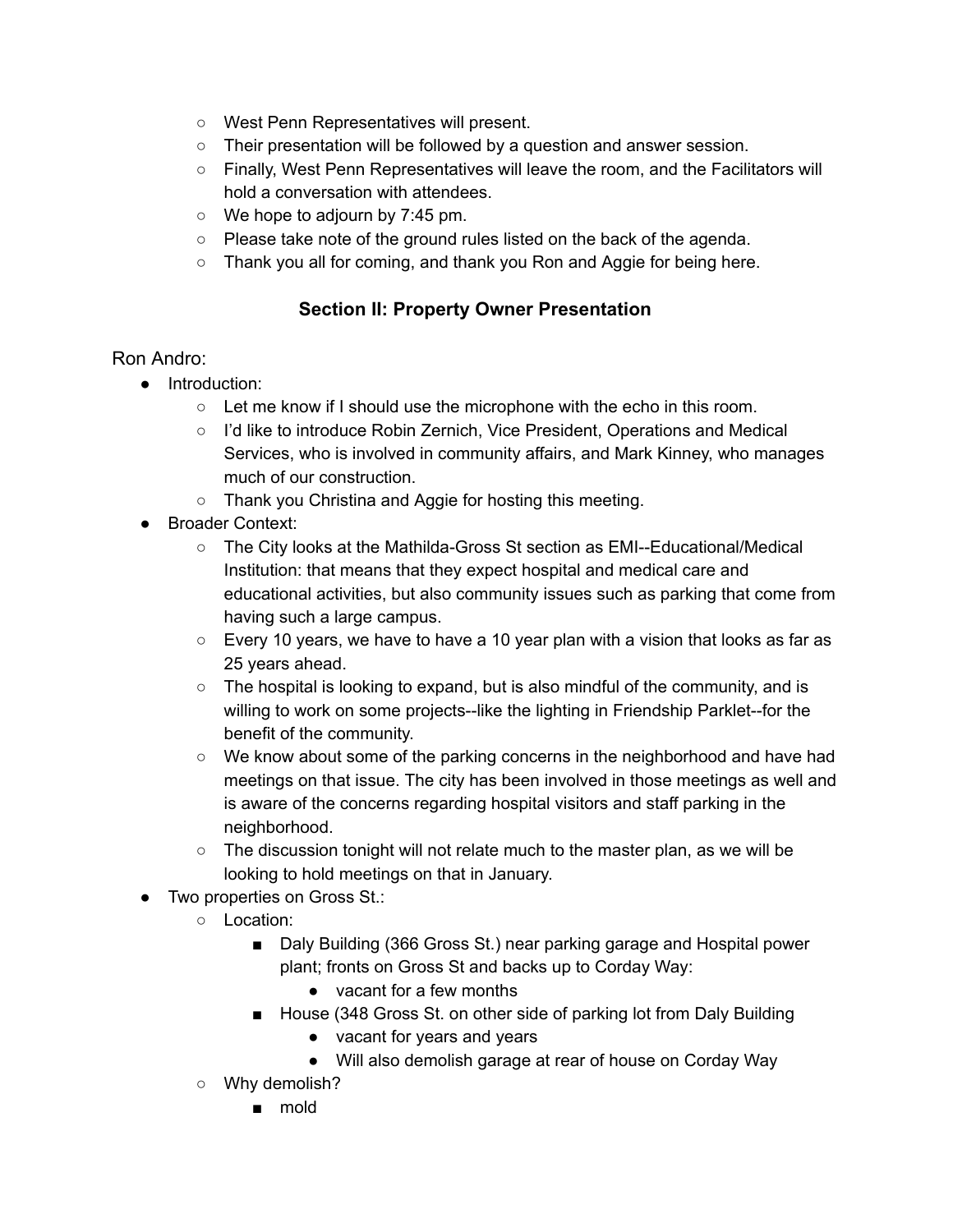- structural issues, deterioration, worried about stuff falling from the building
- \$150,000 a year to keep them standing and heated and all that right now
- no use to hospital; not serving purpose as originally constructed, not being utilized
- looking to take them down for aesthetics and safety reasons
- Post-Demolition Plans:
	- What we intend here for this area is to plan grass and have a big open space on those two parcels.
	- We will have future discussions on how to use the space as we develop our 10 year plan.

### Section III: Question and Answer

Melissa Ciccocioppo, who lives across street:

- Question: worried about process of demolition: mold getting into air etc.
	- Response from Mark Kinney:
		- Derelco Corporation a large demolition company in the city of Pittsburgh will be doing the demolition, also hired ....technologies as well as BLT contracting
		- Would set up in parking lot with excavator and other equipment and attack the building from that angle
		- Air quality:
			- We are worried about air quality as well for our patients, and will be spraying during demolition
			- We will also have people checking the air quality as the demolition proceeds
			- Hope to police process as well as possible
		- Noise and Timeline:
			- Can't promise it'll be quiet unfortunately
			- It will probably take a day to knock it down and time after that to dig, put topsoil down, etc. In total, it will probably take about two weeks maximum for the Daly building section
		- Intention is to minimize impact on current landscaping
		- Days/Hours of Demolition: Monday-Friday from 8am-8pm

Christine Sciullo, Resident of Gross St:

- I've lived on Gross St. since I was a baby
- The house that you're demolishing has been a West Penn building for 20 years; any structural problems are your fault.
- 2 questions: will you stick to 8-8? Will you have to close down street?
	- Response from Ron: You have my word that it'll be 8-8
		- We are successful today because we work in partnership with the community.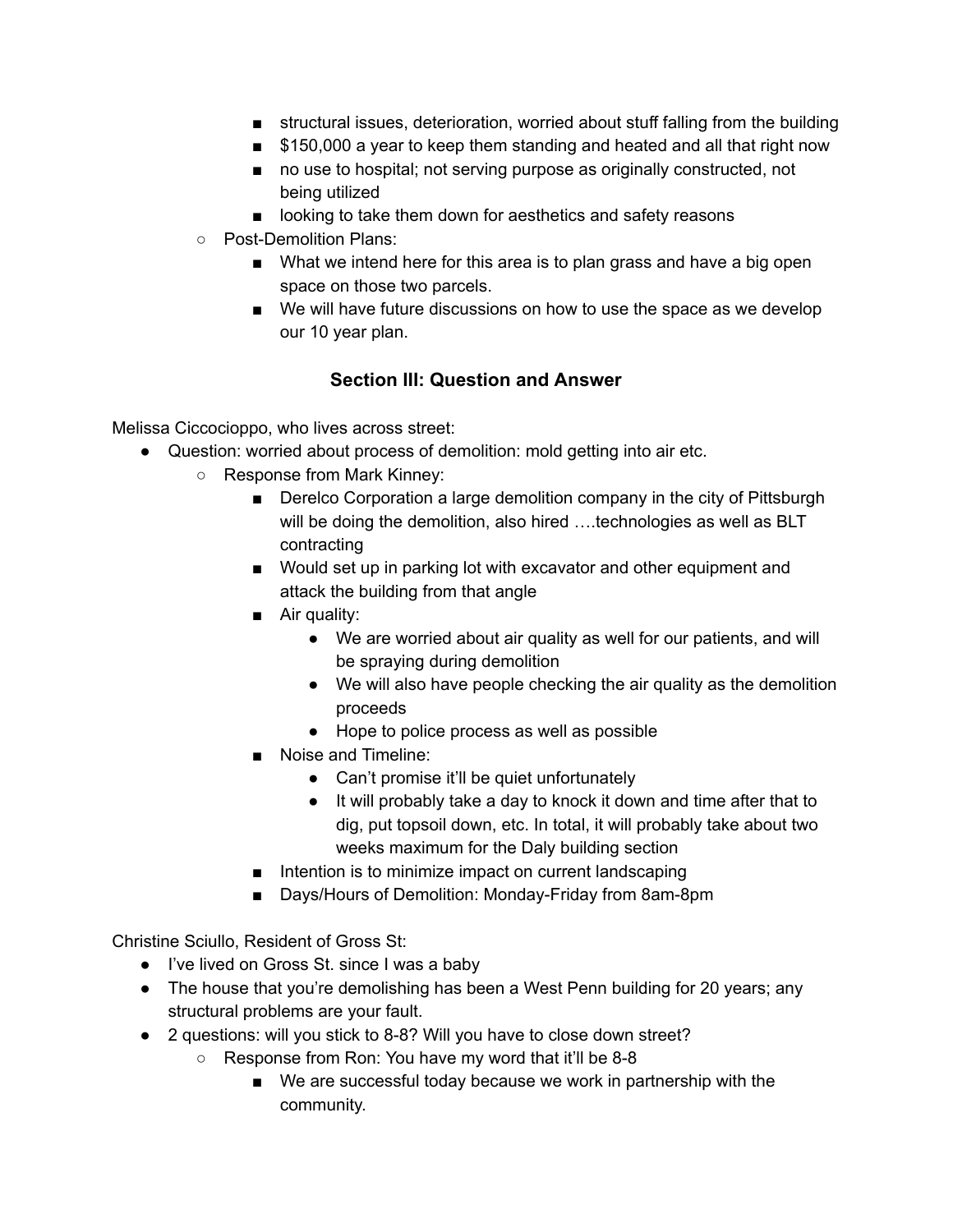- We do not talk a good game; we talk a straight game.
- The only section of road we will have to shut down is Corday Way.
- We will not have to shut down Gross St.
- Another Question: If you are planning on putting in parking, when will we find out about it?
	- Response from Ron:
		- There is already parking right next to the Daly building.
		- We will have discussions about our Master Plan and how to expand to this space, but as of now, we have no plans to share related to this space.
		- Today's meeting is simply about taking down two buildings that pose a safety hazard.
		- We have recently been at two parking meetings:
			- The hospital has expanded so quickly, and the downside to that expansion is that hospital visitors and staff are parking in the neighborhood.
			- Adding parking in the space that we are looking at tonight is a possibility, but that may be down the road and is not the focus of this meeting.

Question from man in red: when will the demolition start?

● Response from Ron: We want to start now in winter, as early as this December, when people are inside and not outside having barbeques and the like, so that the demolition is as small a disturbance as possible.

Man in jacket, Resident of Gross St.:

- Question: Will our utilities ever be cut off during the demolition?
	- Response: No
- Question: Will there be more dumpsters on Gross St. as there were when the building was being emptied? Finding a parking spot on Gross St. can be very difficult at times even without the dumpsters there.
	- $\circ$  Response: When the building was being emptied, the surface parking lot next to the Daly Building was still serving hospital employees, so the dumpsters ended up on the street. During the demolition, the surface parking lot will not be used for parking, so the dumpsters can go there and will stay off the street.
	- Ron: I don't want our employees and visitors parking on neighborhood streets, so we will continue to have discussions about that issue. I want you all to know that the Hospital is not happy that employees and visitors are parking on the streets. We are trying to offer incentives to our employees to park in our parking lots and garages and are trying to persuade the city to step up enforcement.

Women in red:

● mom lives in building next to abandoned house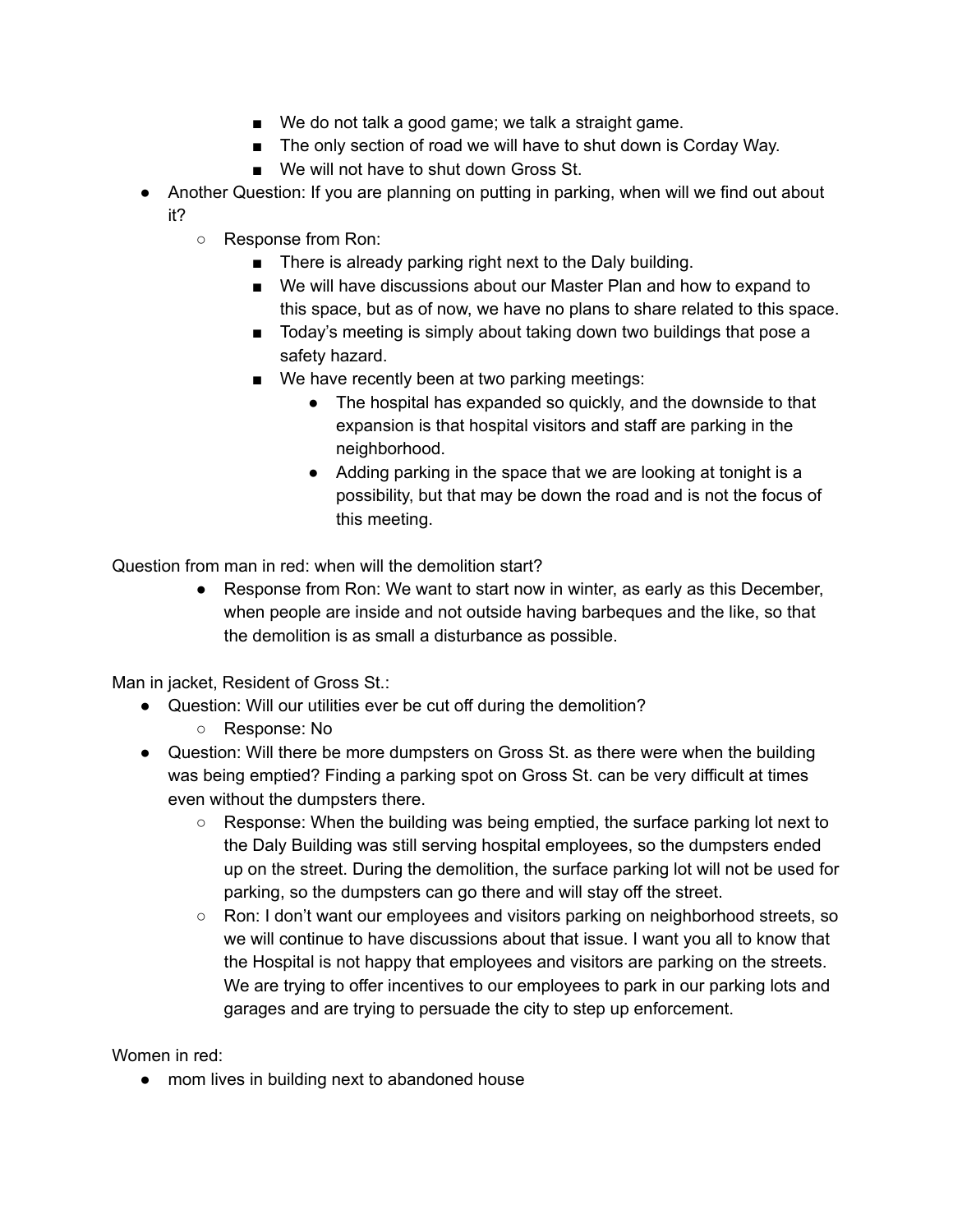- The air quality on porch her porch is bad right now because the abandoned building lacks windows, has a leak, and the smell from inside comes out of the abandoned house.
- Will you be taking out the hedges that are in front of the abandoned house? They are poorly maintained.
	- Response: Yes, those hedges will be removed.
- No paper passes for visitors: I have to tell the city a full day before I go to visit my parents in order to park.
	- Response from Aggie: we've had discussions on this.
		- A resident of Gross St. named Lauren (last name) is getting signatures and rallying community on this for a post-agenda with the city.
	- Response from Christina:
		- Another concern people have noted is that without the paper passes, citizens can't enforce illegal parkers.
- Hospital employees park for shifts on weekends: if you have someone there at beginning and end of shifts to tell people not to park, that could go a long way.
- Is there any way you could put a fence in in between our property and the lot of the abandoned house from Corday Way to Gross St? There is only a partial fence there now, and as result workers are come in and out of our backyard to cut to the abandoned house.
	- Response: There will be a construction fence there during the demolition, and once it is done there will be a new fence.

Fred Mergner:

- I'd first like to say that I have nothing but good to say about West Penn Hospital as a neighbor. They've been extremely responsive every time I've raised a concern.
- I would have loved to see the Daly Building become senior housing but I understand why it is being demolished.
- Although I understand the parking issue, I myself got rid of my car a few years ago, and I am happy to see grassy space planned at least temporarily on the site.
- Question: I am worried about surface parking expanding and expanding into a sea of asphalt around the hospital that for one thing would radiate heat in the summer. Are there any plans to pave over the site?
	- Response from Ron:
		- We have to figure out parking for the West Penn campus, especially since we have essentially exhausted off-site parking.
		- There are no plans for this to immediately become a surface parking lot.
		- Long term, however, it is against our mission to have our neighbors not be able to park outside their houses, so parking is an issue we will continue to work on.
- Question: Is there anyway there could be a dog park on that grass?
	- Response from Ron: We are absolutely open to that and other ideas for what that space should look like.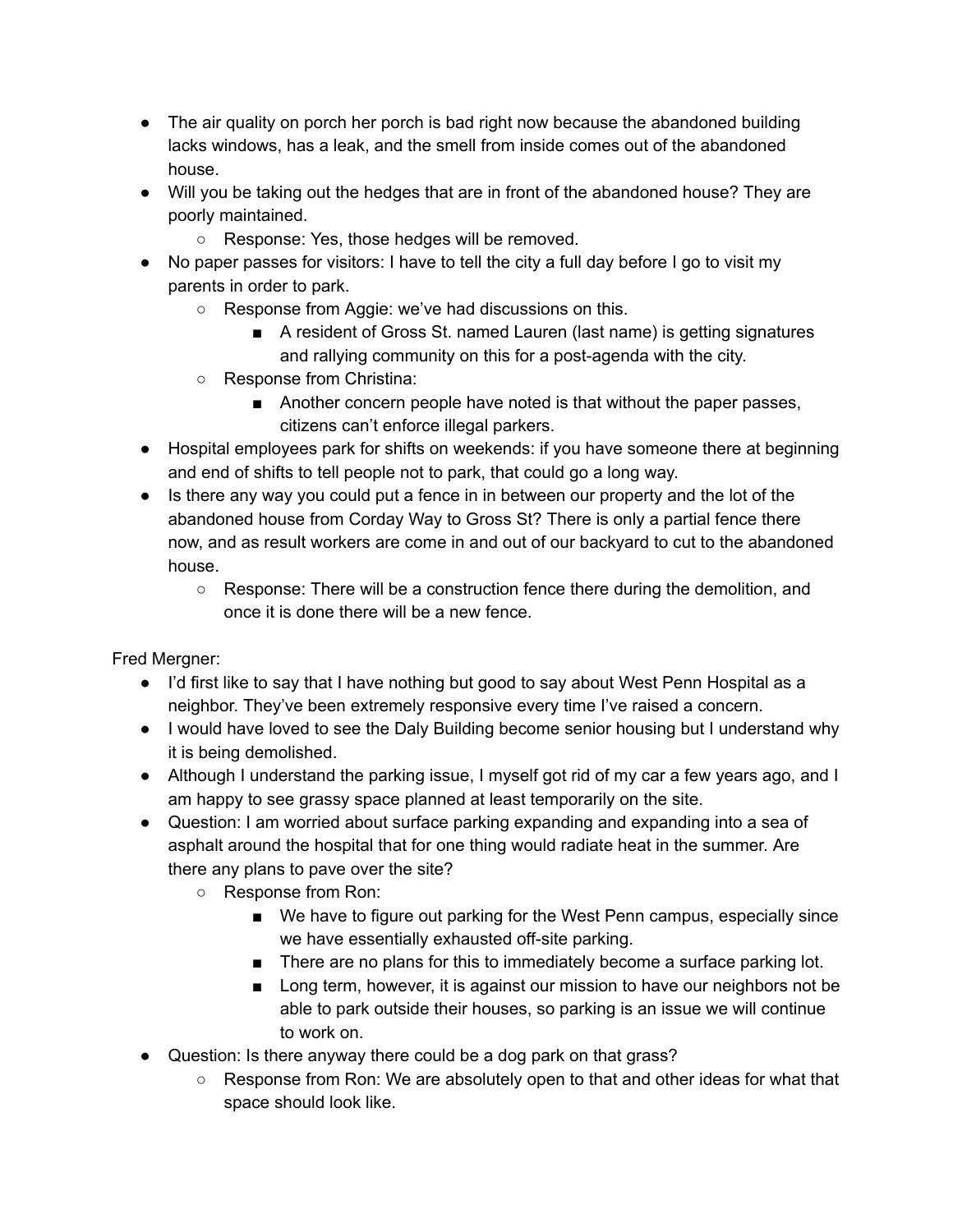Women near back, Resident of Gross St.:

- Question: We are tired of people blocking our garage on Corday Way, often right when my husband needs to leave in the morning to go to work.
	- Response from Ron: we have ticketed and towed people on that alley.
- Question: people continue to park there, so can we do to stop that?
	- Christina: who should be contacted at West Penn when that happens?
		- Robin Zernich: my cell phone is 412-952-9562.
- Question: The concrete on Corday way is a mess, and the more construction vehicles and dumpsters come down there, the worse it will get. Is there anything you all can do to fix it?
	- $\circ$  Response from Ron: The city owns it. That said, we'll try to fill in the potholes with gravel for the time being and after the demolition is done we'll evaluate the alley more broadly.

Melissa:

- Suggestion: community garden on open land
	- Response from Ron: We're open to ideas but come up with a proposal so that we can understand the specifics of what that would look like.

Women in gray:

• Question: Who as of now is parking in the lot next to the Daly building? ○ Response: West Penn leaseholders

Man on side of the room:

- Question: There are barely any trees at all on Gross St., especially compared to Winebiddle. Is there any way more trees could be planted here?
	- Response from Ron:
		- We worked with the city to get more trees planted up and down Millvale and would be open to that here.
		- Come up with where you would like to see them and we'll go from there.

Bruce Chan:

- Question: timeline on 10 year plan?
	- Response from Ron:
		- hire an architecture firm and work with them, others...
		- hold at least 2-3 community meetings possibly around late January through Aggie and Christina
			- architect will be there to answer questions as well
		- try to come up with a vision for what the Hospital could look like down the line
		- hoping to present plan to city in March or April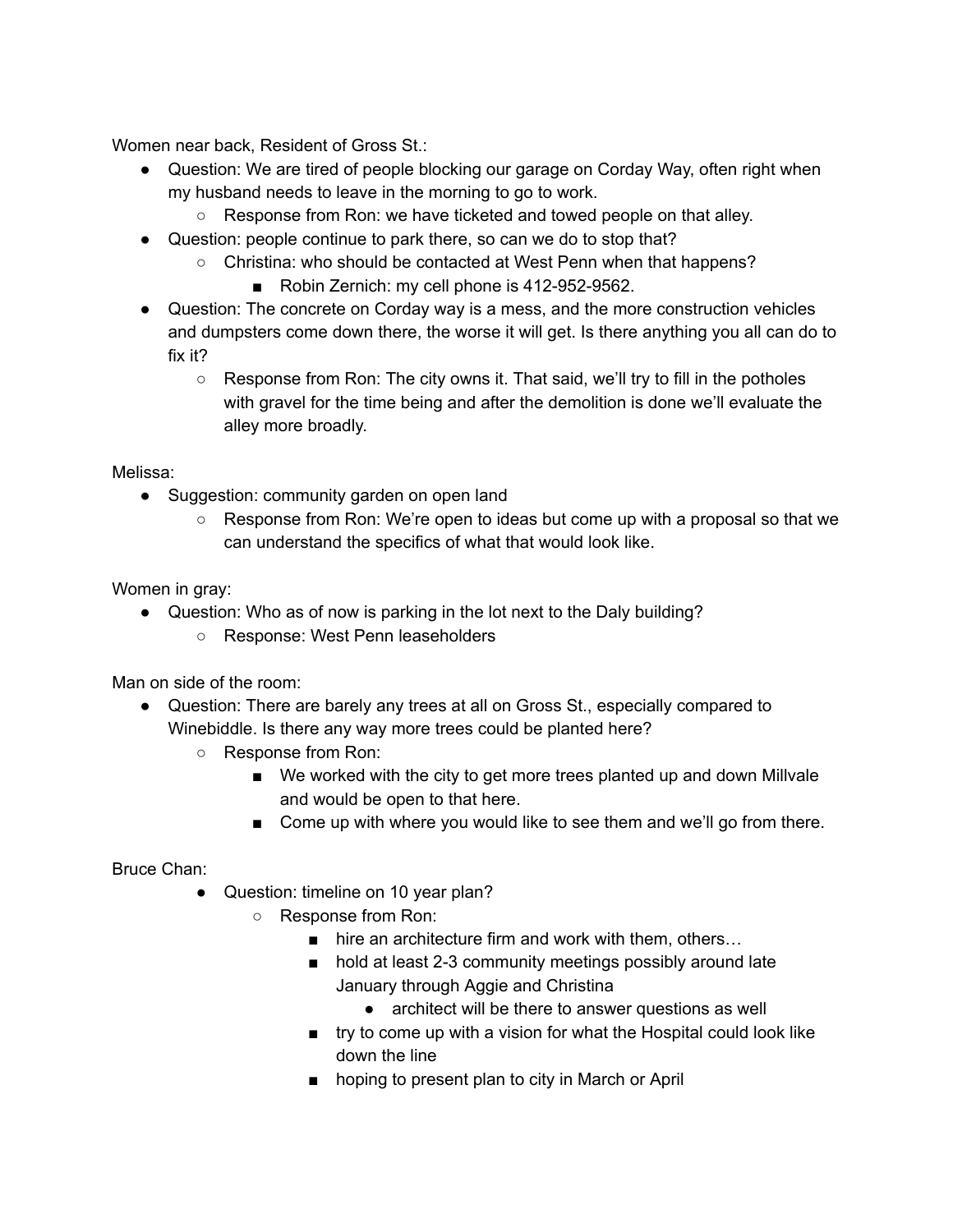- Question: will this green space that is currently planned for the site be there in 10 years?
	- Response from Ron:
		- We don't really know at this point. That is why I am a bit hesitant to plant trees, since we don't really know what'll happen on the parcel down the line.
- Question: Instead of individual proposals, can we have a community process to imagine what this land could look like? I don't want to just see unused empty land.
	- Response from Ron: I don't want to stand before you and give you promises that it'll be a park or something.

### Christina:

- Question: Will the master plan process be a time when we can talk about temporary uses for that space?
	- Response from Ron:
		- We can have a discussion on ideas for the space during the master plan meetings; but we would be disingenuous if we said that it'll be a grassy area forever.
		- We also have ideas for buildings we currently have that are aging, and there are dynamic things happening on outside of many structures that we need to fix, so this particular space will not be the only discussion point going forward.

### Women in red:

- worried about side effects of trees:
	- darker at night: less safe
	- more leaves and maintenance for people who live there
		- Response from Ron: We know we can never be 100% perfect, but there may be some things we can do for safety and lighting.

### Melissa:

- Question: curious about house (348 Gross): Why did West Penn buy it but not use it?
	- Response from Ron: I wasn't there at the time, but I imagine that folks were coming from the perspective of the hospital expanding into that area eventually.
		- $\circ$  Christina: At some point in time, that whole side of the block was rezoned to EMI (Educational/Medical Institution), which means that any new buildings would have to fit that designation.

# Section IV: Community Discussion

Christina: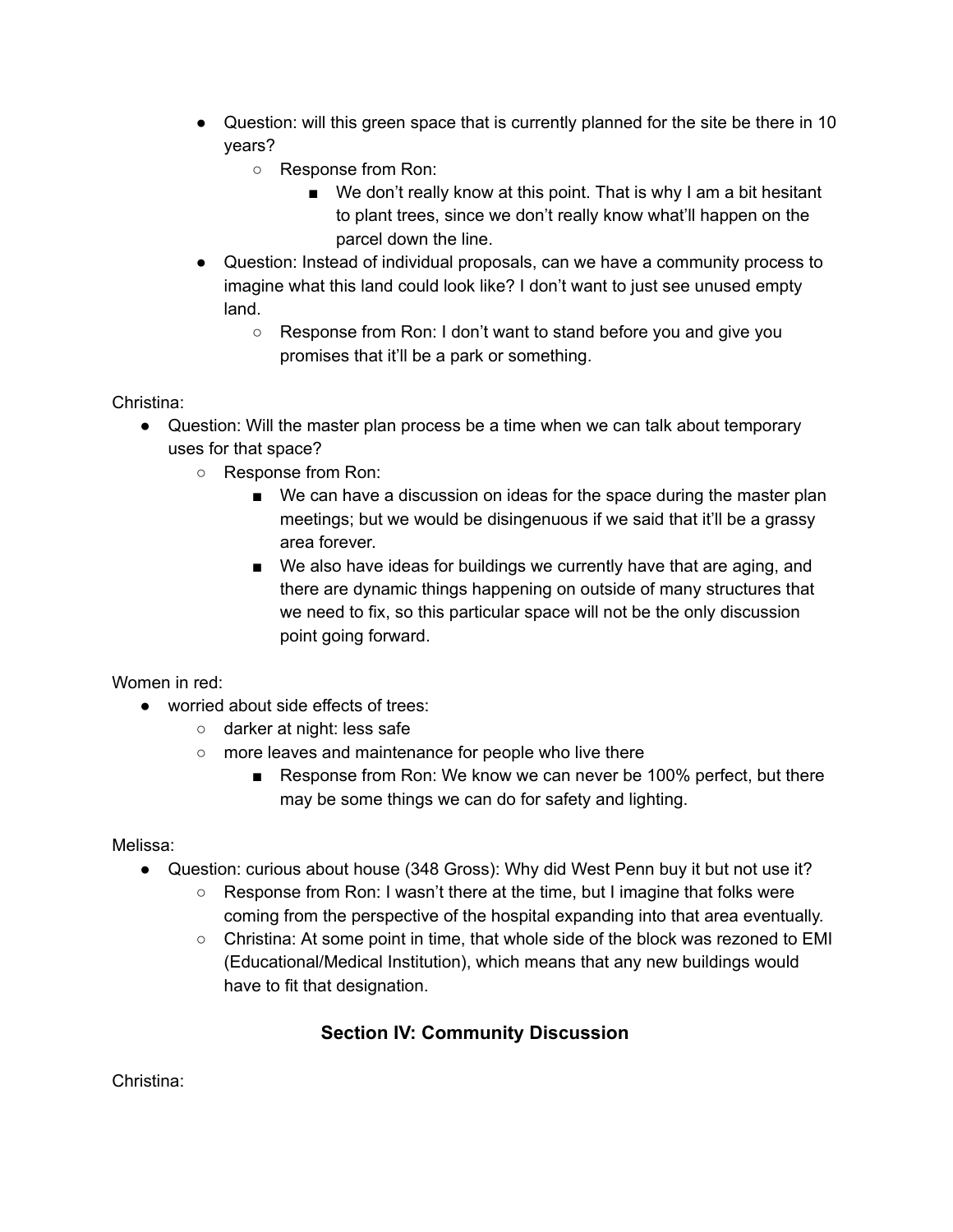- Thank you for being here and for bringing your questions and concerns. This meeting clarified things for me and for Aggie.
- We want to know if there is a consensus for or against the demolition. We do not send letters to the zoning board of our own accord, but instead rely on your input. Our options are to either support the demolition, support it with conditions, oppose it, or take no position.

Fred:

- Could we support it with the condition of a community garden and/or dog park?
	- Christina: That is definitely an option. I do worry a little about what will happen if and when the community garden gets taken away.

Man in back, resident of Gross St:

- parking spots get taken on Sundays and in evening, etc.: how are they going to police that?
	- Aggie: make sure we get your contact so that you can sign on with Lauren, who is also a resident of Gross St. and is organizing neighbors around this issue.
- Resident: I don't see a solution: even if they police Gross St., hospital visitors and employees will park elsewhere in the neighborhood.
	- $\circ$  Christina: The gentleman who was in charge of Zone H recertification for the City left in the middle of process, so they are restarting the process now. Letters regarding Zone H recertification will go out again to residents soon. City Planning has a whole procedure, and I'm still trying to get it right.

Women in grey:

- way buildings are now; they'll become a nuisance if left up
- seems too late to do much

Man in jacket:

- They've had dumpsters moving at 5:30am, and I've heard and seen a welder in the parking garage at 4:30am. They may say 8 to 8, but their vendors often don't respect that.
	- Christina: We have contact info now for Robin, so call her if they start before 8.

Ms. Sciullo:

- worried about what if Ron leaves in a year
- They talk the good talk about putting down cement
- What'll happen is they'll put a parking garage and then those of us on that street will be dealing with that
	- Aggie: Ron is exceptional: worried about Friendship park lighting, called me up and we made it happen; goes and reads at Arsenal School (Ms. Scullio: that's not where I live)